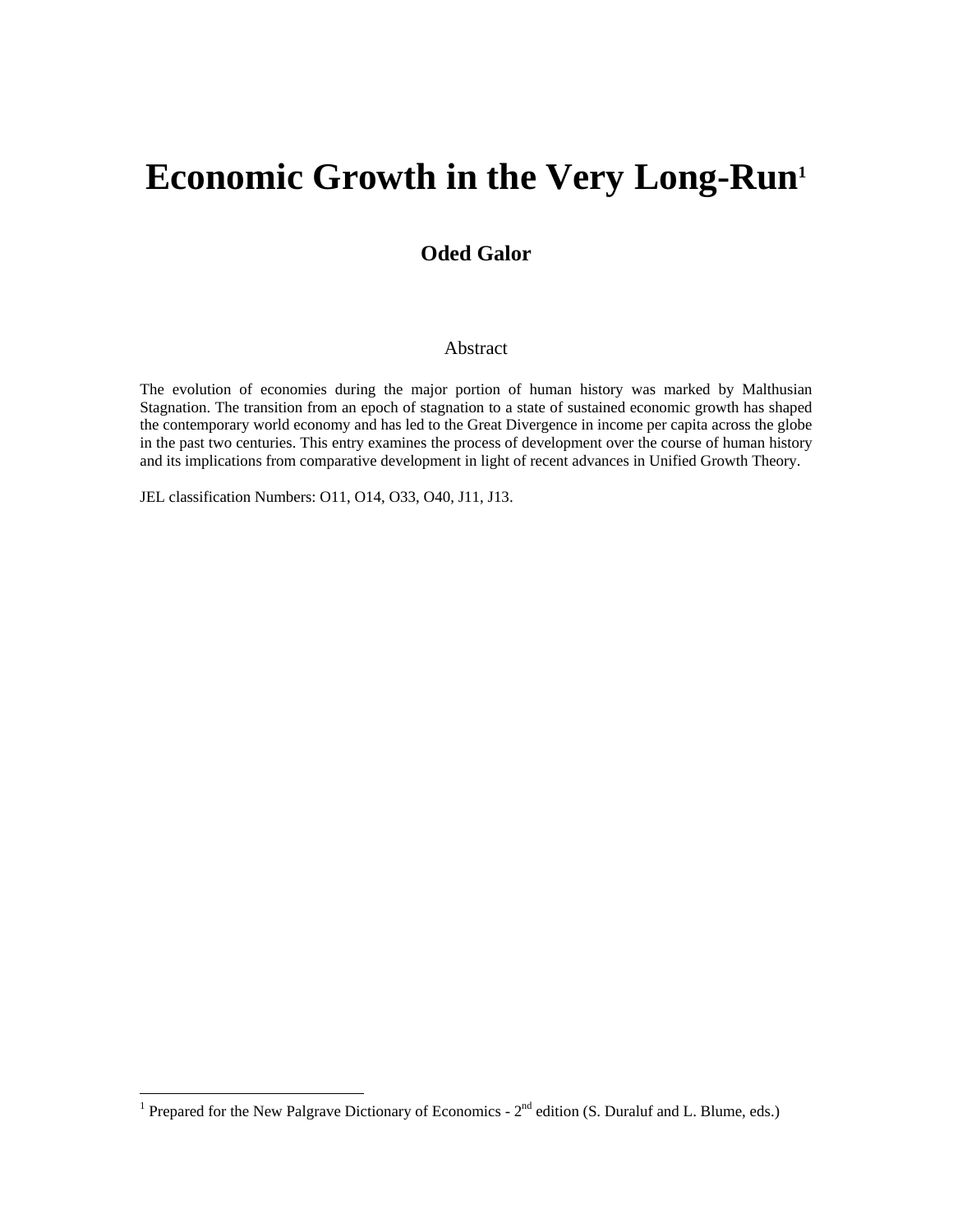## **Introduction**

The evolution of economies during the major portion of human history was marked by Malthusian Stagnation. Technological progress and population growth were miniscule by modern standards and the average growth rates of income per capita in various regions of the world were even slower due to the offsetting effect of population growth on the expansion of resources per capita.

In the past two centuries the pace of technological progress increased significantly in association with the process of industrialization. Various regions of the world departed from the Malthusian trap and experienced a considerable rise in the growth rates of income per capita and population. Unlike episodes of technological progress in the pre-Industrial Revolution era that failed to generate sustained economic growth, the increasing role of human capital in the production process in the second phase of industrialization ultimately prompted a demographic transition, liberating the gains in productivity from the counterbalancing effects of population growth. The decline in the growth rate of population and the enhancement of human capital formation and technological progress paved the way for the emergence of the modern state of sustained economic growth. Variations in the timing of the transitions from a Malthusian epoch to a state of sustained economic growth across countries lead to a considerable rise in the ratio of GDP per capita between the richest and the poorest regions of the world from 3:1 in 1820 to 18:1 in 2000.



Figure 1. The Evolution of Regional Income per Capita 1 - 2000

The transition from stagnation to growth and the associated phenomenon of the Great Divergence have been the subject of intensive research in the growth literature in recent years. [Galor and Weil, 1999, 2000; Galor and Moav, 2002; Lucas, 2002; Hansen and Prescott, 2002; Jones, 2001; Hazan and Berdugo, 2002; Doepke, 2004; Lagerlof, 2003, 2006; Fernandez-Villaverde, 2005; Galor and Mountford, 2003, 2006]. The inconsistency of exogenous and endogenous growth models with some of the most fundamental features of the process of development, has led to a search for a unified theory that would unveil the underlying microfoundations of the growth process in its entirety, and would capture in a single framework the epoch of Malthusian stagnation that characterized most of human history, the contemporary era of modern economic growth, and the driving forces that triggered the recent transition between these regimes.

The advancement of unified growth theory was fueled by the conviction that the understanding of the contemporary growth process would be fragile and incomplete unless growth theory would be based on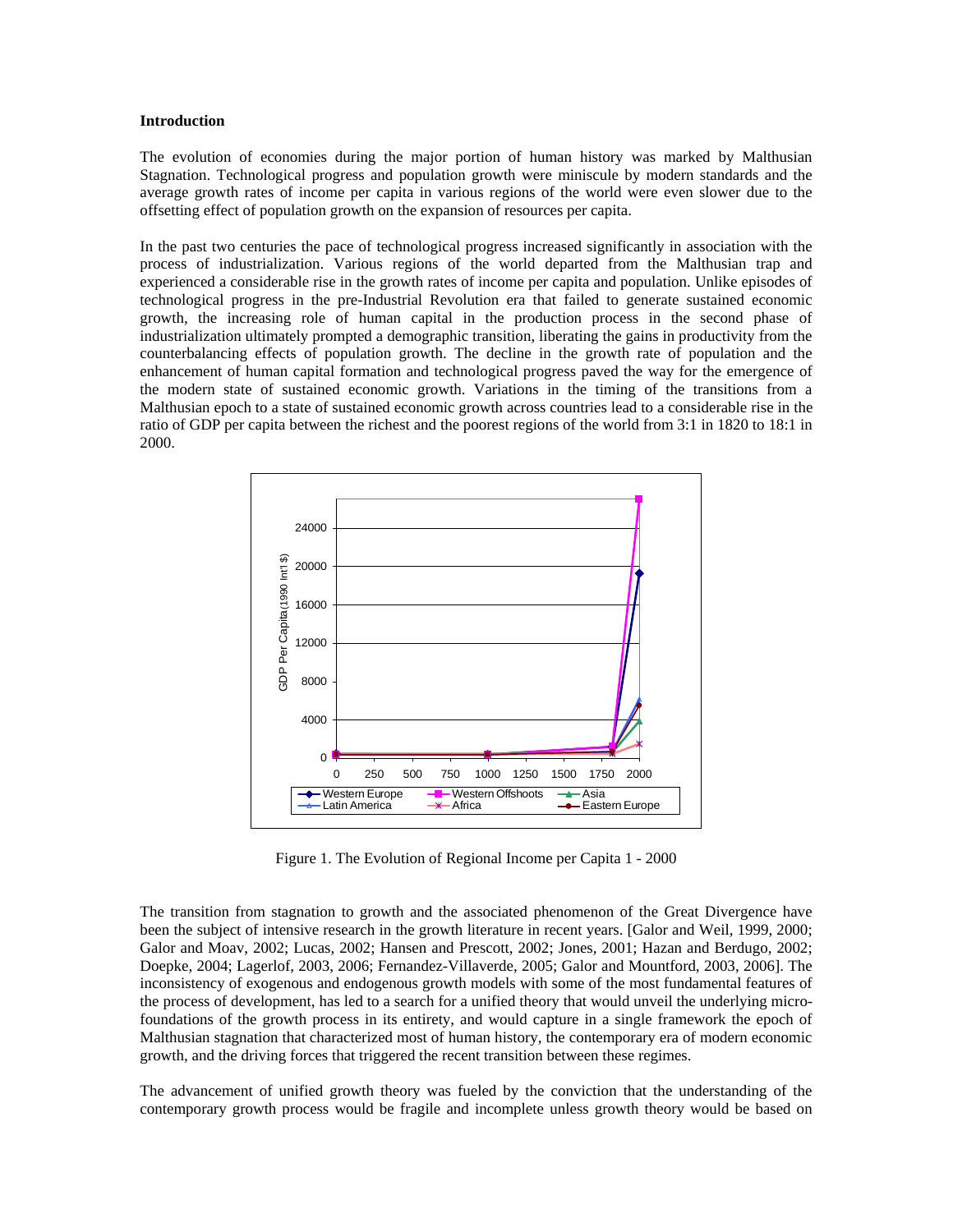proper micro-foundations that reflect the various qualitative aspects of the growth process and their central driving forces. Moreover, it has become apparent that a comprehensive understanding of the hurdles faced by less developed economies in reaching a state of sustained economic growth would remain obscure unless the factors that prompted the transition of the currently developed economies into a state of sustained economic growth could be identified and modified to account for the differences in the growth structure of less developed economies in an interdependent world.

Unified growth theory explores the fundamental factors that generated the remarkable escape from the Malthusian epoch and their significance in understanding the contemporary growth process of developed and less developed economies. Moreover, it sheds light on the perplexing phenomenon of the Great Divergence in income per capita across regions of the world in the past two centuries. It suggests that the transition from stagnation to growth is an inevitable outcome of the process of development. The inherent Malthusian interaction between the level of technology and the size and the composition of the population accelerated the pace of technological progress and ultimately raised the importance of human capital in the production process. The rise in the demand for human capital in the second phase of industrialization and its impact on the formation of human capital as well as on the onset of the demographic transition brought about significant technological advancements along with a reduction in fertility rates and population growth, enabling economies to convert a larger share of the fruits of factor accumulation and technological progress into growth of income per capita, and paving the way for the emergence of sustained economic growth.

Differences in the timing of the take-off from stagnation to growth across countries (e.g., England's earlier industrialization in comparison to China) contributed significantly to the Great Divergence and to the emergence of convergence clubs. These timing differences have reflect initial differences in geographical factors and historical accidents and their manifestation in variations in institutional, demographic, and cultural factors, trade patterns, colonial status, and public policy. In particular, once a technologicallydriven demand for human capital emerged in the second phase of industrialization, the prevalence of human capital promoting institutions determined the extensiveness of human capital formation, the timing of the demographic transition, and the pace of the transition from stagnation to growth. Thus, unified growth theory provides the natural framework of analysis in which variations in the economic performance across countries and regions could be examined based on the effect of variations in educational, institutional, geographical, and cultural factors on the pace of the transition from stagnation to growth.

## **The Process of Development**

The process of economic development has been characterized by of three fundamental regimes: the Malthusian Epoch, the Post-Malthusian Regime, and the Sustained Growth Regime.

#### **A. The Malthusian Epoch**

During the Malthusian epoch that had characterized most of human history, humans were subjected to a persistent struggle for existence. Resources generated by technological progress and land expansion were channeled primarily towards an increase in the size of the population, with a minor long-run effect on income per capita. Improvements in the technological environment or in the availability of land generated temporary gains in income per capita, leading eventually to a larger but not richer population. Technologically superior countries ultimately had denser populations but their standard of living did not reflect the degree of their technological advancement.

During the Malthusian epoch the average growth rate of output per capita was negligible and the standard of living did not differ greatly across countries. The average level of income per capita in the world during the first millennium fluctuated around \$450 per year (in 1990 international dollars) and the average growth rate of output per capita was nearly zero. (Maddison, 2001). This state of Malthusian stagnation persisted until the end of the 18th century. In the years 1000-1820, the average level of income per capita in the world economy was below \$670 per year and the average growth rate of the world income per capita was miniscule, creeping at a rate of about 0.05% per year. Nevertheless, income per capita fluctuated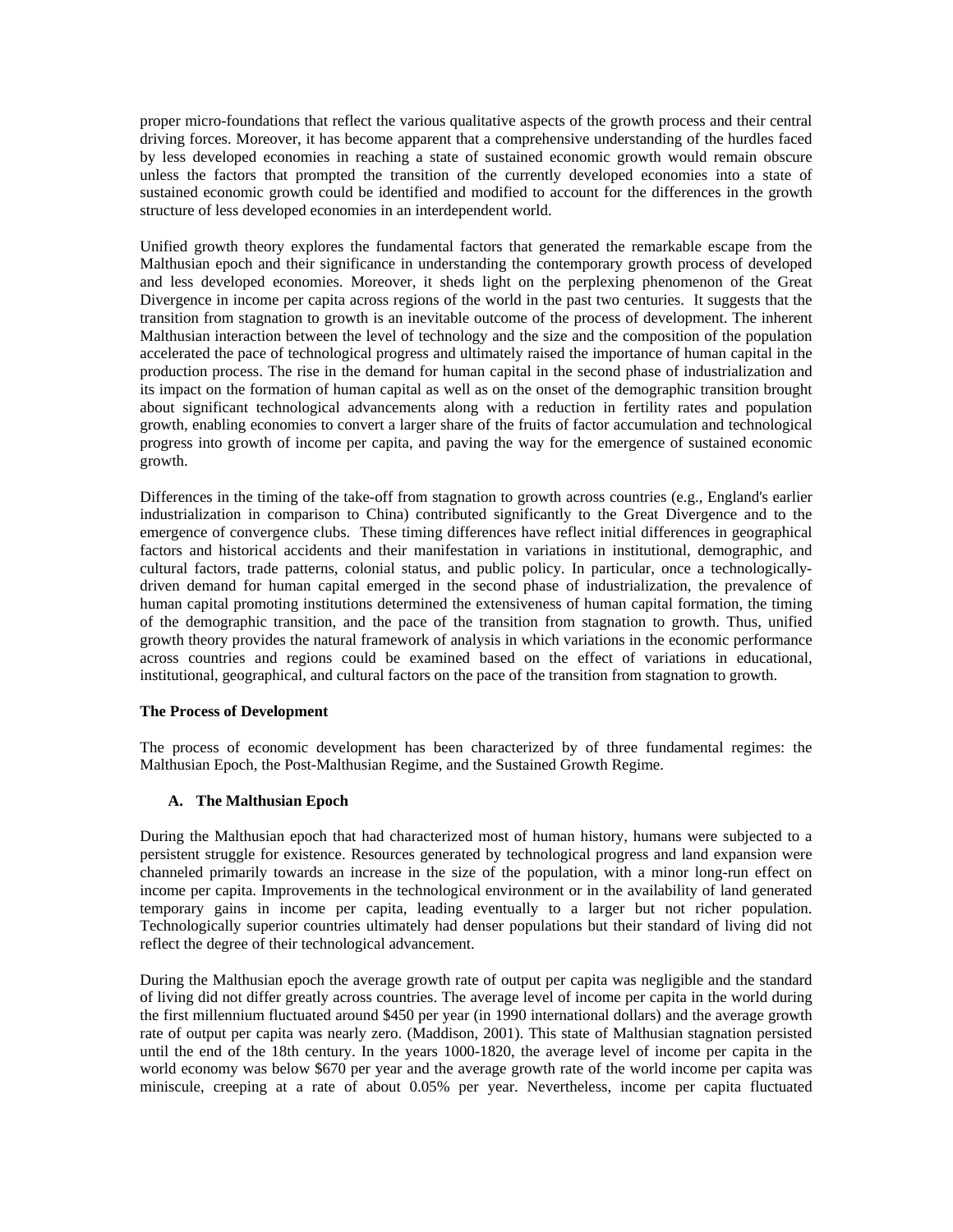significantly within regions, deviating from their sluggish long-run trend over decades and sometimes centuries.

Population growth over this era followed the Malthusian pattern as well. The gradual increase in income per capita during the Malthusian epoch was associated with a monotonic increase in the average rate of growth of world population. The slow pace of resource expansion in the first millennium was reflected in a modest increase in the population of the world from 231 million people in 1 CE to 268 million in 1000 CE; a miniscule average growth rate of 0.02% per year. The more rapid (but still very slow) expansion of resources in the period 1000-1500, permitted the world population to increase by 63%, from 268 million in 1000 to 438 million in 1500; a slow 0.1% average growth rate per year. Resource expansion over the period 1500-1820 had a more significant impact on the world population, which grew 138% from 438 million in 1500 to 1041 million in 1820; an average pace of 0.27% per year.

Variations in population density across countries during the Malthusian epoch reflected primarily cross country differences in technology and land productivity. Due to the positive adjustment of the population to an increase in income per capita, differences in technology or in land productivity across countries resulted in variations in population density rather than in the standard of living. For instance, China's technological advancement in the period 1500-1820 permitted its share of world population to increase from 23.5% to 36.6%, while its income per capita in the beginning and the end of this time interval remained approximately \$600 per year.

# **B. The Post-Malthusian Regime**

During the Post Malthusian Regime, the pace of technological progress markedly increased in association with the process of industrialization, triggering a take-off from the Malthusian trap. The growth rate of income per capita increased significantly but the positive Malthusian effect of income per capita on population growth was still maintained, generating a sizeable increase in population growth that offset some of the potential gains in income per capita.

The take-off of developed regions from the Malthusian Regime occurred at the beginning of the 19th century and was associated with the Industrial Revolution, whereas the take-off of less developed regions occurred towards the beginning of the 20th century and was delayed in some countries well into the 20th century. During the Post-Malthusian Regime the average growth rate of output per capita increased significantly and the standard of living began to differ considerably across countries. The average growth rate of output per capita in the world soared from 0.05% per year during the period 1500-1820 to 0.53% per year in the years 1820-1870, and 1.3% per year during the period 1870-1913. The timing of the take-off and its magnitude differed across regions. The take-off from the Malthusian Epoch and the transition to the Post-Malthusian Regime occurred in Western Europe, the Western Offshoots (i.e., the United States, Canada, Australia and New Zealand), and Eastern Europe at the beginning of the 19th century, whereas in Latin America, Asia (excluding China) and Africa it occurred towards the beginning of the 20th century.

The rapid increase in income per capita in the Post-Malthusian Regime was channeled partly towards an increase in the size of the population. During this period, the Malthusian mechanism linking higher income to higher population growth continued to function. However, the effect of higher population on the dilution of resources per capita was counteracted by accelerated technological progress and capital accumulation, allowing income per capita to rise despite the offsetting effects of population growth.

The Western European take-off along with that of the Western Offshoots brought about a sharp increase in population growth in these regions and consequently a modest rise in population growth in the world as a whole. The subsequent take-off of less developed regions, and the associated increase in their rates of population growth, brought about a significant rise in population growth in the world. The rate of population growth in the world increased from an average rate of 0.27% per year in the period 1500-1820 to 0.4% per year in the years 1820-1870, and to 0.8% per year in the time interval 1870-1913. Despite the decline in population growth in Western Europe and the Western Offshoots towards the end of the 19th century and the beginning of the 20th century, the delayed take-off of less developed regions, and the significant increase in their income per capita prior to their demographic transitions, generated a further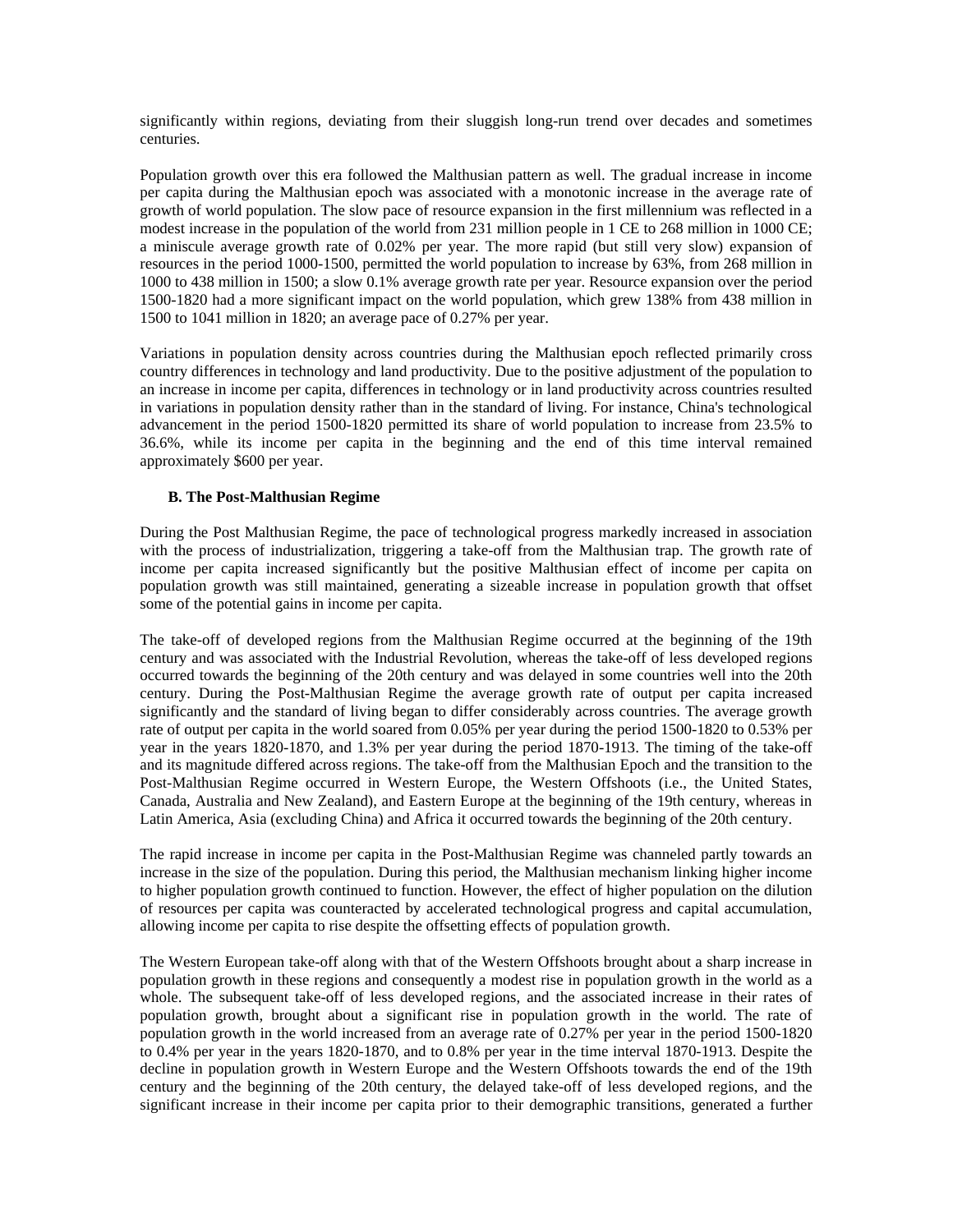increase in the rate of population growth in the world to 0.93% per year in the period 1913-1950, and 1.92% per year in the period 1950-1973. Ultimately, the onset of the demographic transition in less developed economies during the second half of the 20th century gradually reduced population growth rates to 1.66% per year in the 1973-1998 period (Maddison, 2001).

It appears that the significant rise in income per capita in the Post-Malthusian Regime increased the desired number of surviving offspring and thus, despite the decline in mortality rates, fertility increased significantly so as to enable households to reach this higher desired level of surviving offspring. Fertility was controlled during this period, despite the absence of modern contraceptive methods, partly via adjustment in marriage rates. Increased fertility was achieved by earlier female's age of marriage, and a decline in fertility by a delay in the marriage age.

The take-off in the developed regions was accompanied by a rapid process of industrialization. Per-capita Level of Industrialization (measuring per capita volume of industrial production) increased significantly in the United Kingdom, rising 50% over the 1750-1800 period, quadrupling in the years 1800-1860, and nearly doubling in the time period 1860-1913. Similarly per-capita level of industrialization accelerated in the United States, doubling in the 1750-1800 as well as 1800-1860 periods, and increasing six-fold in the years 1860-1913. A similar pattern was experienced in Germany, France, Sweden, Switzerland, Belgium, and Canada. The take-off of less developed economies in the 20th century was associated with increased industrialization as well. However, during the 19th century these economies experienced a decline in per capita industrialization, reflecting the adverse effect of the sizable increase in population on the level of industrial production per capita as well as the forces of globalization and colonialism, that induced less developed economies to specialize in the production of raw materials.

The acceleration in technological progress during the Post-Malthusian Regime and the associated increase in income per capita stimulated the accumulation of human capital in the form of literacy rates, schooling, and health. The increase in the investment in human capital was induced by the rise in income per capita, as well as by qualitative changes in the economic environment that increased the demand for human capital and induced households to invest in the education of their offspring.

In the first phase of the Industrial Revolution, human capital had a limited role in the production process. Education was motivated by a variety of reasons, such as religion, enlightenment, social control, moral conformity, sociopolitical stability, social and national cohesion, and military efficiency. The extensiveness of public education was therefore not necessarily correlated with industrial development and it differed across countries due to political, cultural, social, historical and institutional factors. In the second phase of the Industrial Revolution, however, the demand for education increased, reflecting the increasing skill requirements in the process of industrialization. The economic interests of capitalists were a significant driving force behind the implementation of educational reforms (Galor and Moav, 2006). The process of industrialization has been characterized by a gradual increase in the relative importance of human capital in less developed economies as well. Educational attainment increased significantly across all less developed regions in the Post-Malthusian regime.

# **C. The Sustained Growth Regime**

The acceleration in the rate of technological progress in the second phase of industrialization, and its interaction with human capital formation, triggered a demographic transition, paving the way to a transition to an era of sustained economic growth. In the post demographic-transition period, the rise in aggregate income due to technological progress and factor accumulation was no longer counterbalanced by population growth, permitting sustained growth in income per capita in regions that experienced sustained technological progress and factor accumulation.

The transition of the developed regions of Western Europe and the Western Offshoots to the state of sustained economic growth occurred towards the end of the 19th century and their income per capita in the last century has advanced at a stable rate of about two percent per year. The transition of some less developed countries in Asia and Latin America occurred towards the end of the 20th century. Africa, in contrast, is still struggling to make this transition.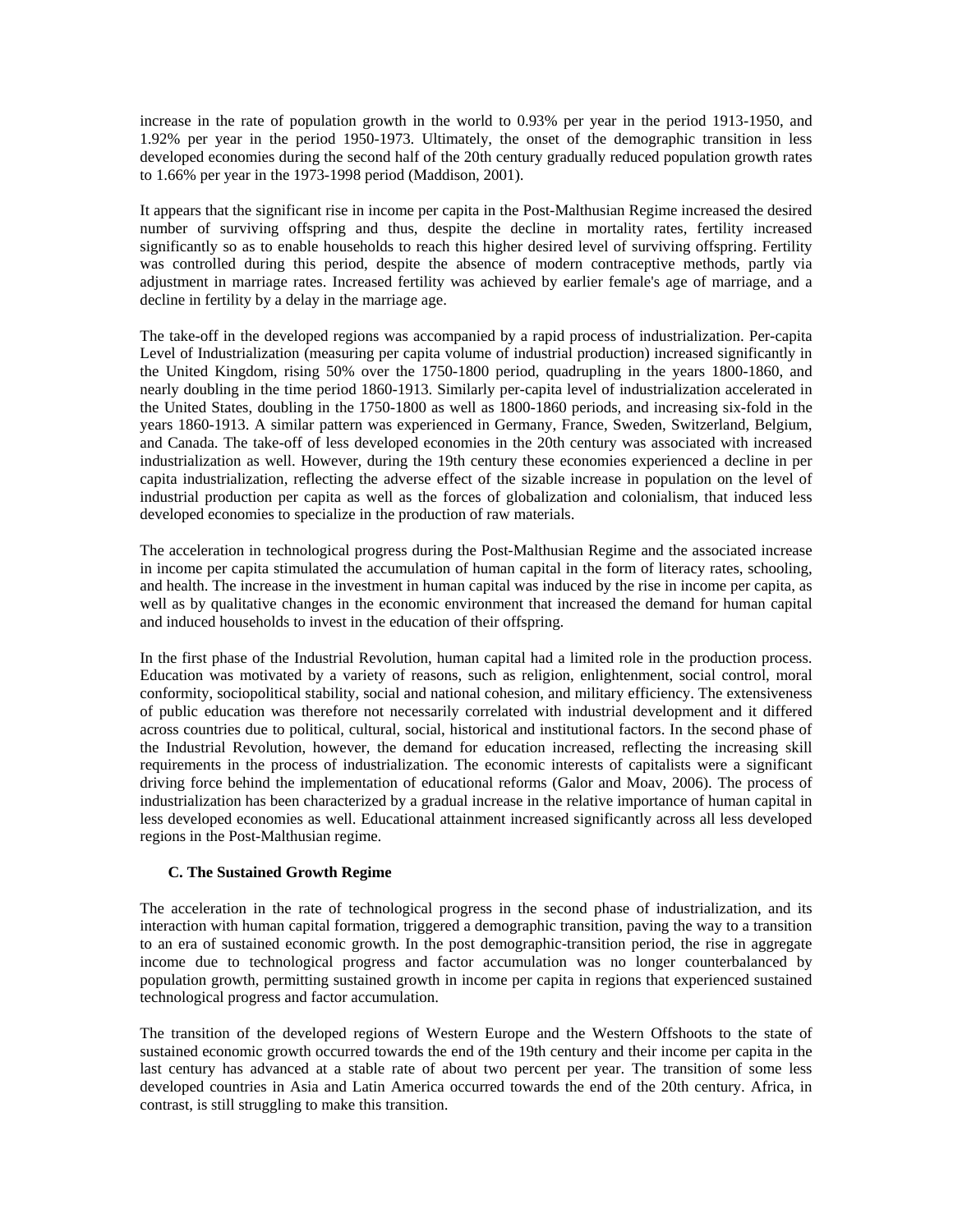The transition to a state of sustained economic growth was characterized by a gradual increase in the importance of the accumulation of human capital relative to physical capital as well as with a sharp decline in fertility rates. In the first phase of the Industrial Revolution (1760-1830), capital accumulation as a fraction of GDP significantly increased whereas literacy rates remained largely unchanged. Skills and literacy requirements were minimal, the state devoted virtually no resources to raise the level of literacy of the masses, and workers developed skills primarily through on-the-job training (Green, 1990; Mokyr, 1993). Consequently, literacy rates did not increase during the period 1750-1830 (Sanderson, 1995).

In the second phase of the Industrial Revolution, however, the pace of capital accumulation subsided, the education of the labor force markedly increased and skills became necessary for production. The investment ratio in the UK which increased from six percent in 1760 to 11.7% in 1831, remained at around 11% on average in the years 1856-1913 (Crafts, 1985). In contrast, the average years of schooling of male in the labor force that did not change significantly until the 1830s tripled by the beginning of the 20th century. The drastic rise in the level of income per capita in England as of 1865 was associated with an increase in school enrollment of 10 years old children from 40% in 1870 to 100% in 1900. Moreover, Total Fertility Rates in England sharply declined over this period from about five in 1875, to nearly two in 1925.

# **C.1 The Demographic Transition**

The demographic transition swept the world in the course of the last century. The unprecedented increase in population growth during the Post-Malthusian Regime was reversed and the demographic transition brought about a significant reduction in fertility rates and population growth in various regions of the world, enabling economies to convert a larger share of the fruits of factor accumulation and technological progress into growth of income per capita. The demographic transition enhanced the growth process via three channels: (a) reductions in the dilution of the stock of capital and land, (b) enhancements in human capital formation, and (c) changes in the age distribution of the population, temporarily increasing the size of the labor force relative to the population as a whole.

The timing of the demographic transition differed significantly across regions. The reduction in population growth occurred in Western Europe, the Western Offshoots, and Eastern Europe towards the end of the 19th century and in the beginning of the 20th century, whereas Latin America and Asia experienced a decline in the rate of population growth only in the last decades of the 20th century. Africa's population growth, in contrast, has been rising steadily, although this pattern is likely to reverse in the near future due to the decline in fertility rates in this region since the 1980s.

#### **C.2 Human Capital Formation**

The process of industrialization was characterized by a gradual increase in the relative importance of human capital in the production process. The acceleration in the rate of technological progress gradually increased the demand for human capital, inducing individuals to invest in education, and stimulating further technological advancement. Moreover, in developed as well as less developed regions, the onset of the process of human capital accumulation preceded the onset of the demographic transition, suggesting that the rise in the demand for human capital in the process of industrialization and the subsequent accumulation of human capital played a significant role in the demographic transition and the shift to a state of sustained economic growth.

Notably, the reversal of the Malthusian relation between income and population growth during the demographic transition, corresponded to an increase in the level of resources invested in each child. For example, in England literacy rate among men, which was stable at around 65% in the first phase of the Industrial Revolution, increased significantly during the second phase, reaching nearly 100% at the end of the 19th century. In addition, the proportion of children aged five to 14 in primary schools increased from 11% in 1855 to 74% in 1900. A similar pattern is observed in other European societies. (Flora et al., 1983).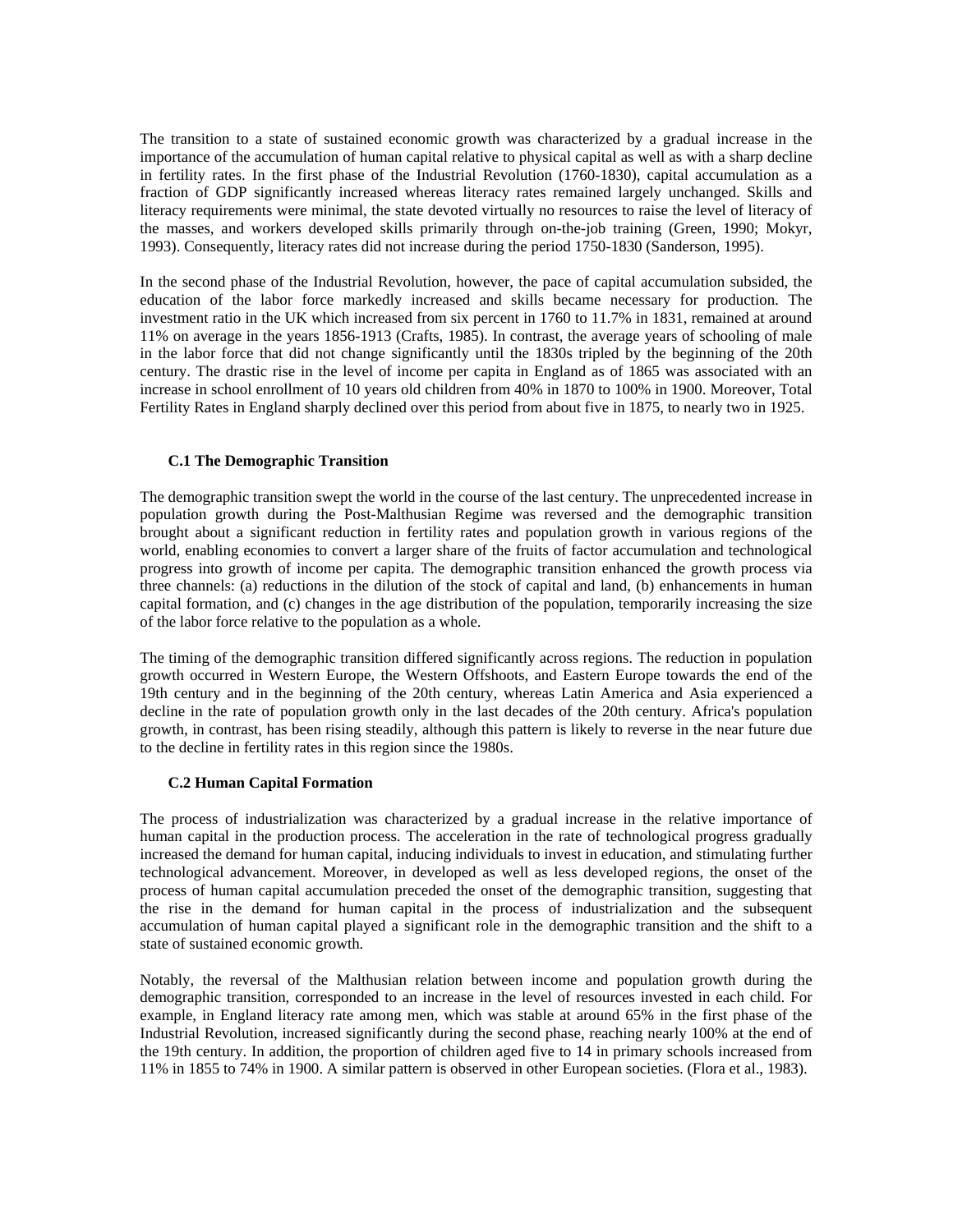The process of industrialization was characterized by a gradual increase in the relative importance of human capital in less developed economies as well. Educational attainment increased significantly across all less developed regions. Moreover, in line with the pattern that emerged among developed economies in the 19th century, the increase in educational attainment preceded or occurred simultaneously with the decline in total fertility rates.

# **D. The Great Divergence**

The differential timing of the take-off from stagnation to growth across countries and the corresponding variations in the timing of the demographic transition led to a great divergence in income per capita as well as population growth. Inequality in the world economy was negligible till the 19th century. The ratio of GDP per capita between the richest region and the poorest region in the world was only 1.1:1 in 1000, 2:1 in 1500 and 3:1 in 1820. In the past two centuries, however, the ratio of GDP per capita between the richest group (Western offshoots) and the poorest region (Africa) has widened considerably from a modest 3:1 ratio in 1820, to 5:1 ratio in 1870, 9:1 ratio in 1913, 15:1 in 1950, and 18:1 ratio in 2001.

An equally momentous transformation occurred in the distribution of world population across regions. The earlier take-off of Western European countries increased the amount of resources that could be devoted for the increase in family size, permitting a 16% increase in the share of their population in the world from 12.8% in 1820 to 14.8% in 1870. However, the early onset in the Western European demographic transition and the long delay in the demographic transition of less developed regions, well into the 2nd half of the 20th century led to a decline in the share of Western European population in the world, from 14.8% in 1870 to 6.6% in 1998. In contrast, the prolongation of the Post-Malthusian period among less developed regions, in association with the delay in their demographic transition well into the second half of 20th century, channeled their increased resources towards a significant increase in their population. Africa's share of world population increased from 7% in 1913 to 12.9% in 1998, Asia's share of world population increased from 51.7% in 1913 to 57.4% in 1998, and Latin American countries increased their share in world population from two percent in 1820 to 8.6% in 1998.

# **Unified Growth Theory**

Galor and Weil (2000) advanced a unified growth theory that captures the three regimes that have characterized the process of development as well as the fundamental driving forces that generated the transition from an epoch of Malthusian stagnation to a state of sustained economic growth. The theory replicates the observed time paths of population, income per capita, and human capital, generating: (a) the Malthusian oscillations in population and output per capita during the Malthusian epoch, (b) an endogenous take-off from Malthusian stagnation that is associated with an acceleration in technological progress and is accompanied initially by a rapid increase in population growth, and (c) a rise in the demand for human capital, followed by a demographic transition and sustained economic growth. This qualitative patterns are confirmed in the calibrated of the theory by Lagerlof (2006).

The theory proposes that in early stages of development economies were in the proximity of a stable Malthusian equilibrium. Technology advanced rather slowly, and generated proportional increases in output and population. The inherent positive interaction between population and technology in this epoch, however, gradually increased the pace of technological progress, and due to the delayed adjustment of population, output per capita advanced at a miniscule rate. The slow pace of technological progress in the Malthusian epoch provided a limited scope for human capital in the production process and parents, therefore, had no incentive to reallocate resources towards human capital formation of their offspring.

The Malthusian interaction between technology and population accelerated the pace of technological progress and permitted a take-off to the Post-Malthusian Regime. The expansion of resources was partially counterbalanced by the enlargement of population and the economy was characterized by rapid growth rates of income per capita and population. The acceleration in technological progress eventually increased the demand for human capital, generating two opposing effects on population growth. On the one hand, it eased households' budget constraints, allowing the allocation of more resources for raising children. On the other hand, it induced a reallocation of resources toward child quality. In the Post-Malthusian Regime, due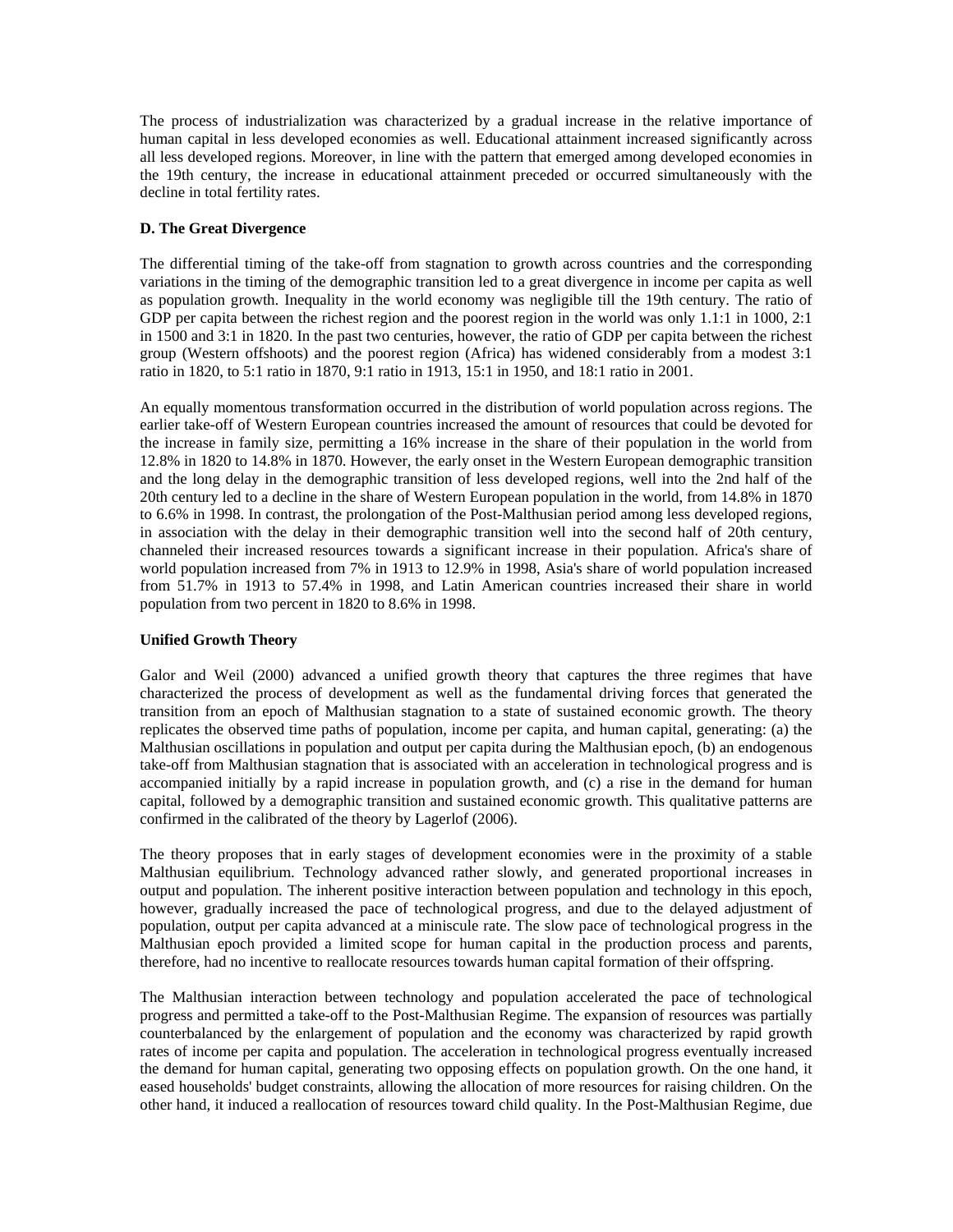to the modest demand for human capital, the first effect dominated and the rise in real income permitted households to increase the number as well the quality of their children.

As investment in human capital took place, the Malthusian steady-state equilibrium vanished and the economy started to be attracted by the gravitational forces of the Modern-Growth Regime. The interaction between investment in human capital and technological progress generated a virtuous circle: human capital generated faster technological progress, which in turn further raised the demand for human capital, inducing further investment in child quality, and eventually triggering the onset of the demographic transition and the emergence of a state of sustained economic growth.

The theory suggests that the transition from stagnation to growth is an inevitable outcome of the process of development. The inherent Malthusian interaction between the level of technology and the size of the population accelerated the pace of technological progress, and ultimately raised the importance of human capital in the production process. The rise in the demand for human capital in the second phase of the Industrial Revolution and its impact on the formation of human capital as well as on the onset of the demographic transition brought about significant technological advancements along with a reduction in fertility rates and population growth, enabling economies to convert a larger share of the fruits of factor accumulation and technological progress into growth of income per capita, and paving the way for the emergence of sustained economic growth. Quantitative analysis of unified growth theories (Doepke, 2004); Fernandez-Villaverde, 2005; Lagerlof, 2006) indeed suggest that the rise in the demand for human capital was a significant force behind the demographic transition and the emergence of a state of sustained economic growth.

Variations in the timing of the transition from stagnation to growth and thus in economic performance across countries reflect initial differences in geographical factors and historical accidents and their manifestation in variations in institutional, demographic, and cultural factors, trade patterns, colonial status, and public policy. In particular, once a technologically-driven demand for human capital emerged in the second phase of industrialization, the prevalence of human capital promoting institutions determined the extensiveness of human capital formation, the timing of the demographic transition, and the pace of the transition from stagnation to growth.

The theory proposes that the growth process is characterized by stages of development and it evolves nonlinearly. Technological leaders experienced a monotonic increase in the growth rates of their income per capita. Their growth was rather slow in early stages of development, it increased rapidly during the take-off from the Malthusian epoch, and it continued to rise, often stabilizing at higher levels. In contrast, technological followers that made the transition to sustained economic growth experienced a nonmonotonic increase in the growth rates of their income per capita. Their growth rates was rather slow in early stages of development, it increased rapidly in the early stages of the take-off from the Malthusian epoch, boosted by the adoption of technologies from the existing technological frontier. However, once these economies reached the technological frontier, their growth rates dropped to the level of the technological leaders. Hence, consistently with contemporary evidence about the existence of multiple growth regimes (Durlauf and Quah, 1999), the differential timing of the take-off from stagnation to growth across economies generated convergence clubs characterized by a group of poor countries in the vicinity of the Malthusian equilibrium, a group of rich countries in the vicinity of the sustained growth equilibrium, and a third group in the transition from one club to another.